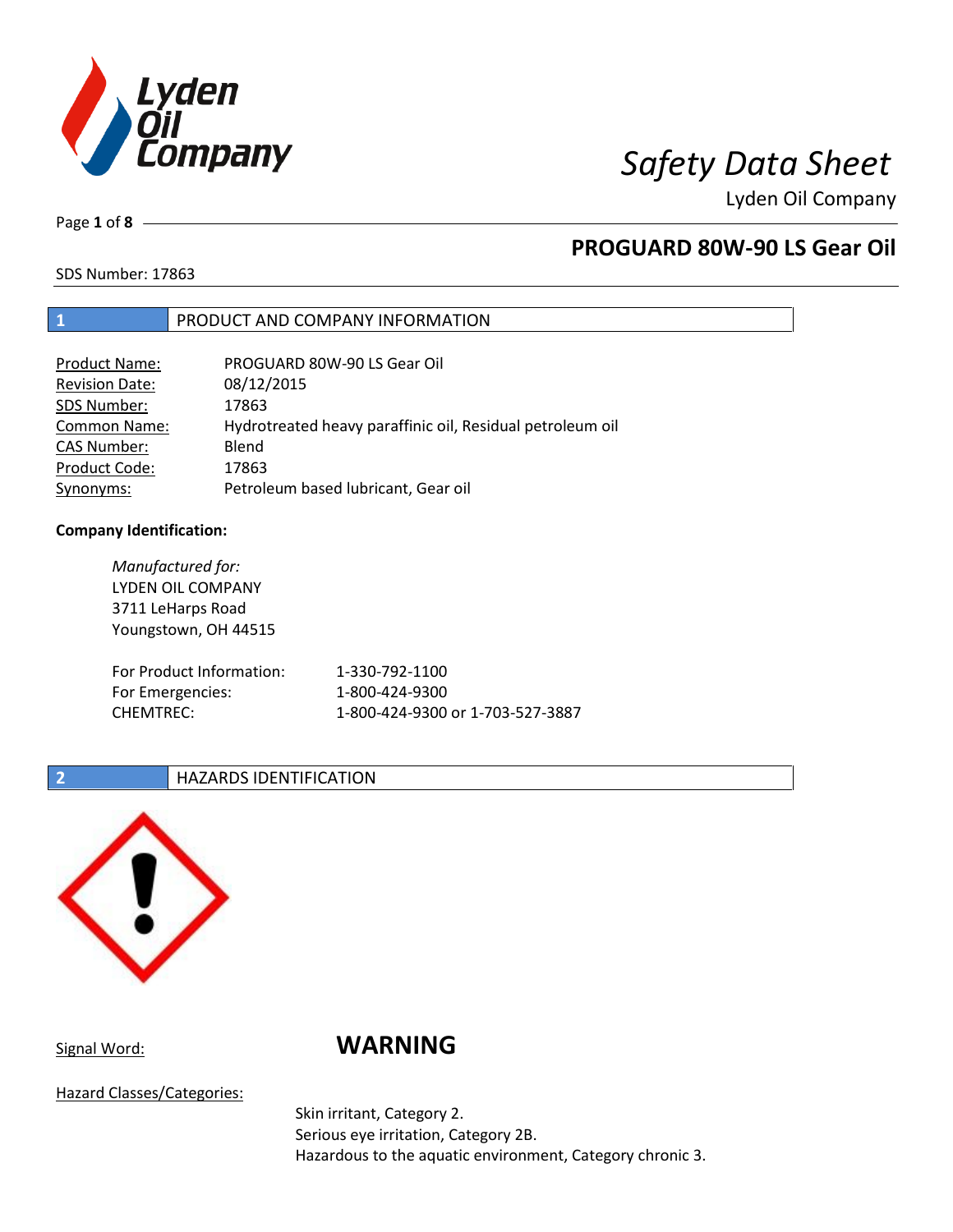

### SDS Number: 17863

Page **2** of **8**

# **PROGUARD 80W-90 LS Gear Oil**

| Hazard Statement(s):            |                                                                                                                                            |
|---------------------------------|--------------------------------------------------------------------------------------------------------------------------------------------|
|                                 | H315: Causes skin irritation.                                                                                                              |
|                                 | H320: Causes eye irritation.                                                                                                               |
|                                 | H412: Harmful to aquatic life with long-lasting effects.                                                                                   |
| <b>Precaution Statement(s):</b> |                                                                                                                                            |
|                                 | P101: If medical advice is needed, have product container or label at<br>hand.                                                             |
|                                 | P102: Keep out of reach of children.                                                                                                       |
|                                 | P103: Read label before use.                                                                                                               |
|                                 | P302+352: IF ON SKIN: Wash with plenty of water.                                                                                           |
|                                 | P305+351+338: IF IN EYES: Rinse cautiously with water for several<br>minutes. Remove contact lenses if present and easy to $do$ – continue |
|                                 | rinsing.                                                                                                                                   |
|                                 | P273: Avoid release to the environment.                                                                                                    |
|                                 | P501: Dispose of contents/container in accordance with                                                                                     |
|                                 | local/regional/national/international regulation.                                                                                          |
| Other Hazard Statement(s):      |                                                                                                                                            |
|                                 | Repeated skin contact may cause dermatitis or an oil acne.                                                                                 |

## **3** COMPOSITION / INFORMATION ON INGREDIENTS

### Ingredients:

*Mixture of the substances listed below with nonhazardous additions.*

| <b>Chemical Name</b>                                      | <b>CAS Number</b> | Percentage  |
|-----------------------------------------------------------|-------------------|-------------|
| Distillates (petroleum), solvent-dewaxed heavy paraffinic | 64742-65-0        | 40-60       |
| Residual oils, petroleum, solvent dewaxed                 | 64742-62-7        | 40-60       |
| Long chain alkyl amine                                    | N/A               | $0.1 - 0.3$ |
| Alkyl Phosphate (I)                                       | N/A               | $0.2 - 0.5$ |
| Alkyl Phosphate (II)                                      | N/A               | $0.1 - 0.3$ |
| Long chain alkenyl amine                                  | N/A               | $0.2 - 0.7$ |
| Long chain alkyl phosphonate                              | N/A               | $0.1 - 0.2$ |

*\*Any concentration shown as a range is to protect confidentiality or is due to batch variation.*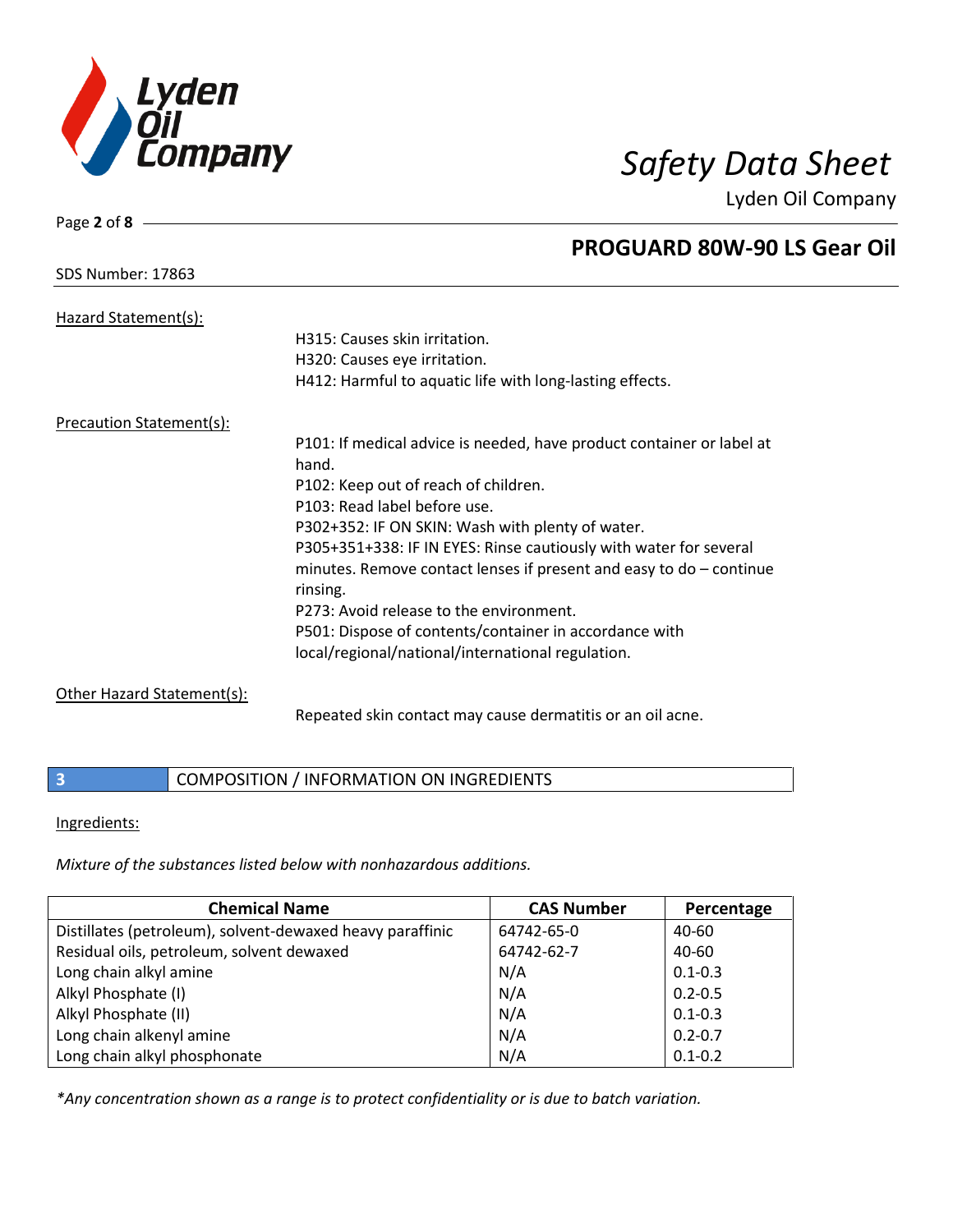

٦

Page **3** of **8**

## **PROGUARD 80W-90 LS Gear Oil**

SDS Number: 17863

| <b>FIRST AID MEASURES</b><br>$\overline{\mathbf{r}}$ |                                                                                                                                                              |
|------------------------------------------------------|--------------------------------------------------------------------------------------------------------------------------------------------------------------|
| Description of First Aid Measures:                   |                                                                                                                                                              |
| Inhalation:                                          | If symptoms develop, move victim to fresh air. If symptoms persist,<br>obtain medical attention.                                                             |
| <b>Skin Contact:</b>                                 | Wash with soap and water. Remove contaminated clothing and wash<br>before reuse. Get medical attention if needed.                                            |
| Eye Contact:                                         | Rinse opened eye for several minutes under running water. If<br>symptoms persist, consult medical attention.                                                 |
| Ingestion:                                           | Rinse mouth with water. If symptoms develop, obtain medical<br>attention.                                                                                    |
| Symptoms and Effects, both acute and delayed:        | No further relevent data available.                                                                                                                          |
| <b>Recommended Actions:</b>                          | Treat symptomatically. Call a doctor or poison<br>control center for guidance.                                                                               |
| 5<br>FIRE FIGHTING MEASURES                          |                                                                                                                                                              |
| Recommended Fire-Extinguishing Equipment:            | Use dry powder, foam, or carbon dioxide fire<br>extinguishers. Water may be ineffective in fighting<br>an oil fire unless used by experienced fire fighters. |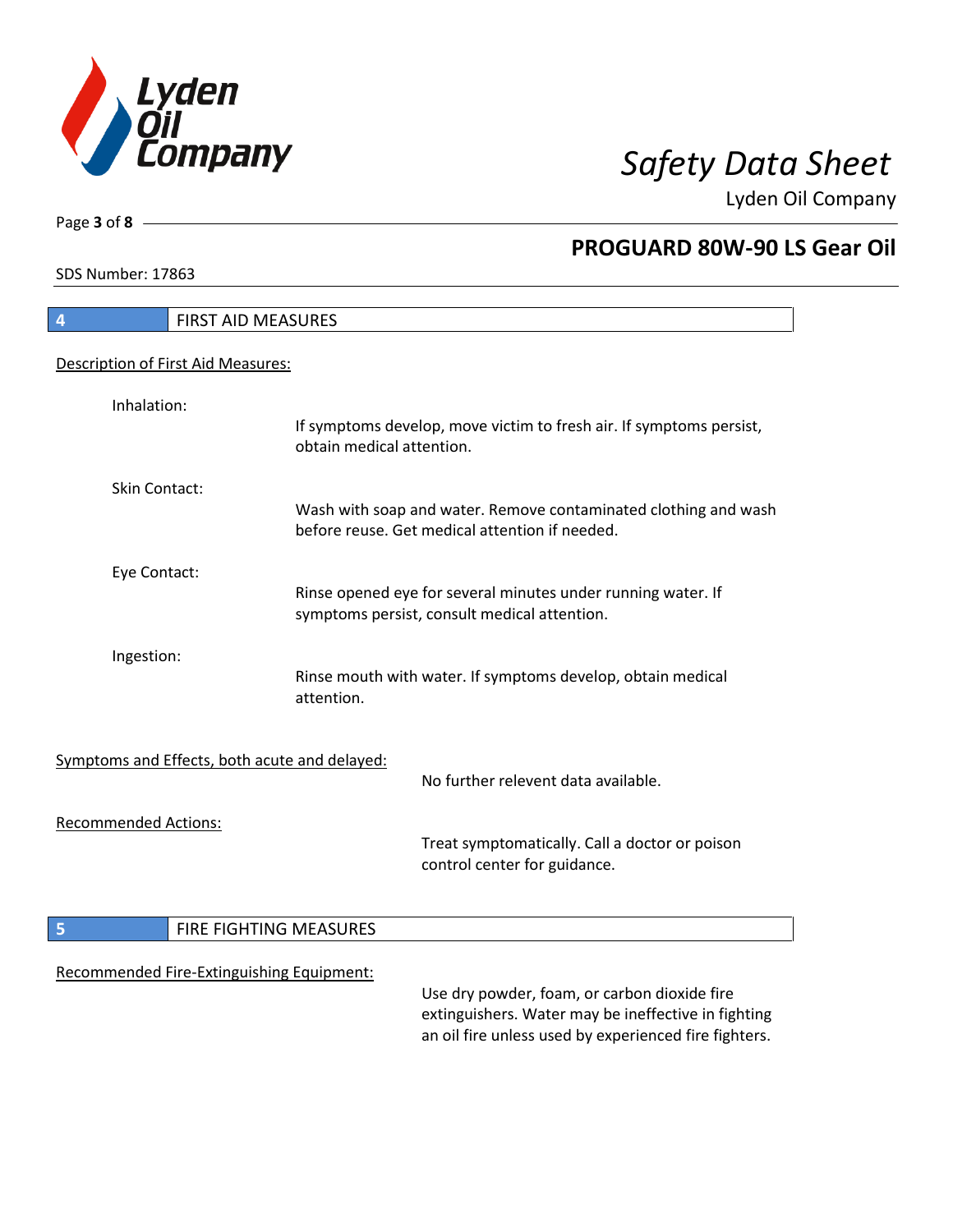

**PROGUARD 80W-90 LS Gear Oil**

Lyden Oil Company

SDS Number: 17863

Page **4** of **8**

Possible Hazards During a Fire:

Hazardous combustion products may include: A complex mixture of airborne solid and liquid particulates and gases (smoke). Carbon monoxide. Unidentified organic and inorganic compounds.

Recommendations to Firefighters:

No special measures required.

| 6                                 | <b>ACCIDENTAL RELEASE MEASURES</b> |                                                                                                                     |
|-----------------------------------|------------------------------------|---------------------------------------------------------------------------------------------------------------------|
| <b>Personal Precautions:</b>      |                                    | Avoid contact with skin, eyes, and clothing.<br>Keep away from sources of ignition.                                 |
|                                   |                                    |                                                                                                                     |
| <b>Emergency Procedures:</b>      |                                    | Contain spilled material, collect in suitable and<br>properly labeled containers.                                   |
| <b>Environmental Precautions:</b> |                                    | Do not allow to reach sewage system or any water<br>course.<br>Do not allow to enter ground waters.                 |
| Cleanup Procedures:               |                                    | Pick up excess with inert absorbant material.                                                                       |
| 7                                 | HANDLING AND STORAGE               |                                                                                                                     |
| <b>Handling Precautions:</b>      |                                    | Handle with care and avoid spillage on the floor.<br>Do not cut, weld, drill, grind, braze, or solder<br>container. |
| <b>Storage Requirements:</b>      |                                    | Keep container tightly sealed.<br>Keep away from sources of ignition.                                               |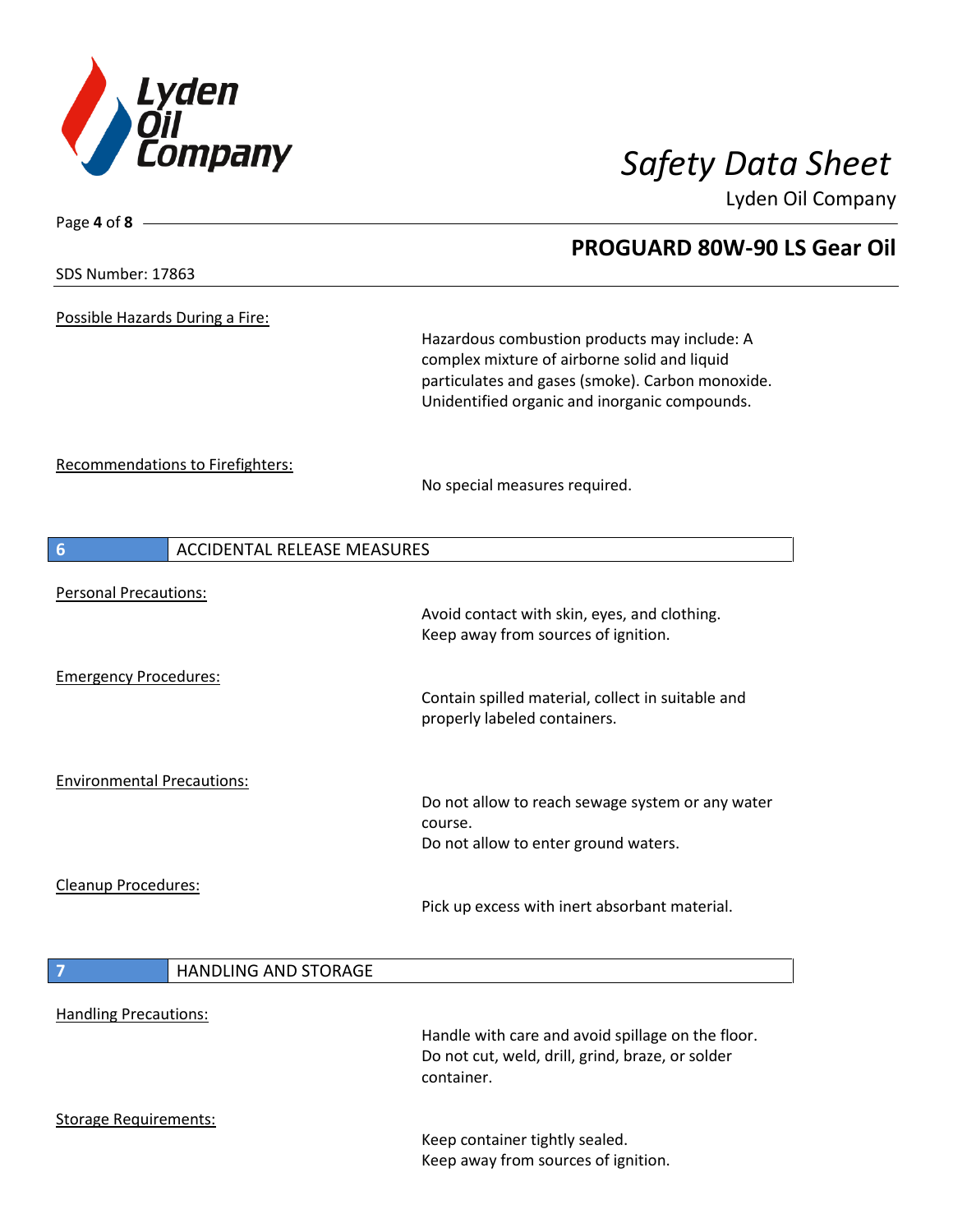

Page **5** of **8**

# **PROGUARD 80W-90 LS Gear Oil**

SDS Number: 17863

## **8** EXPOSURE CONTROLS / PERSONAL PROTECTION

Exposure Limits:

-64742-65-0 Distillates (petroleum), solvent-dewaxed heavy paraffinic (40-60%):

ACGIH TLV – Long-term value:  $5mg/m<sup>3</sup>$ OSHA PEL - Long-term value: 5mg/m<sup>3</sup>

Engineering Controls:

All ventilation should be designed in accordance with OSHA standard (29 CFR 1910.94).

Personal Protective Equipment:

Wash hands before breaks and at the end of work. Use safety glasses and gloves.

**9** PHYSICAL AND CHEMICAL PROPERTIES

| Color:                        | Amber                                        |
|-------------------------------|----------------------------------------------|
| <b>Physical State:</b>        | Liquid                                       |
| Odor:                         | Sulfur                                       |
| <b>Odor Threshold:</b>        | Data not available                           |
| pH:                           | Data not available                           |
| <b>Melting Point:</b>         | Data not available                           |
| <b>Boiling Point:</b>         | Data not available                           |
| <b>Boiling Range:</b>         | Data not available                           |
| Flash Point:                  | 250° C / 482° F (COC method)                 |
| <b>Evaporation Rate:</b>      | Data not available                           |
| Flammability:                 | Data not available                           |
| Flammability Limits:          | Data not available                           |
| Vapor Pressure:               | Data not available                           |
| Vapor Density:                | Data not available                           |
| <b>Relative Density:</b>      | 7.39 pounds per gallon at 60°F               |
| Solubilities:                 | Insoluble in water                           |
| <b>Partition Coefficient:</b> | Data not available                           |
| Auto-Ignition Temperature:    | Data not available                           |
| Decomposition Temperature:    | Data not available                           |
| Viscosity:                    | 15 mm <sup>2</sup> /sec (kinematic at 100°C) |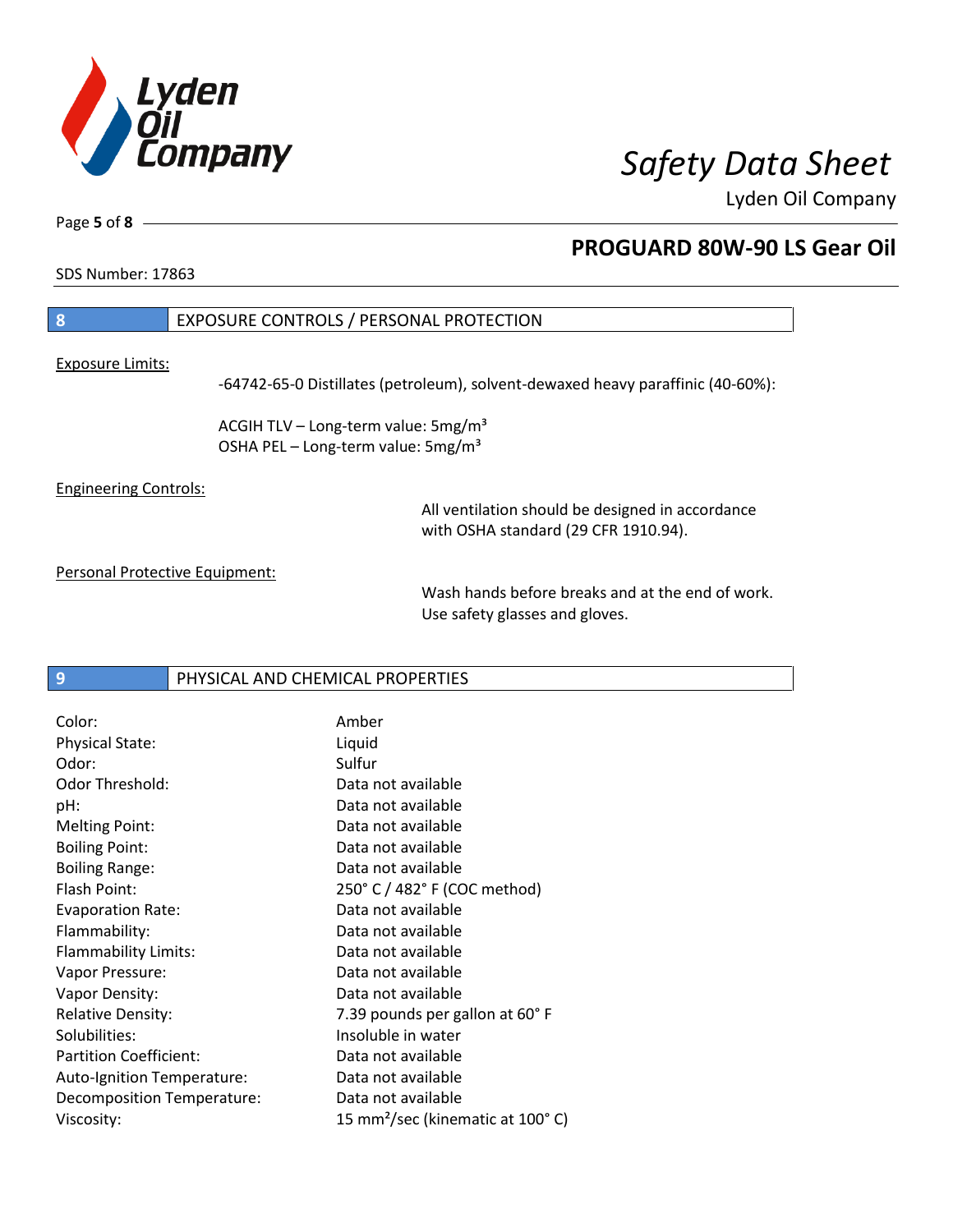

SDS Number: 17863

Page **6** of **8**

## **PROGUARD 80W-90 LS Gear Oil**

| SDS Number: 17863              |                                  |                                                                                                                           |
|--------------------------------|----------------------------------|---------------------------------------------------------------------------------------------------------------------------|
|                                |                                  |                                                                                                                           |
| 10                             | STABILITY AND REACTIVITY         |                                                                                                                           |
| Stability:                     |                                  | Stable under normal conditions.                                                                                           |
| Reactivity:                    |                                  | Not reactive under normal conditions.                                                                                     |
| Conditions to Avoid:           |                                  | Extreme temperature, sparks, open flame, and<br>direct sunlight.                                                          |
| Hazardous Reactions:           |                                  | No known hazardous reactions.                                                                                             |
| <b>Incompatible Materials:</b> |                                  | No further relevant information available.                                                                                |
| <b>Decomposition Products:</b> |                                  | Hazardous decomposition products are not<br>expected to form.                                                             |
| 11                             | <b>TOXICOLOGICAL INFORMATION</b> |                                                                                                                           |
| Routes of Exposure:            |                                  | Skin and eye contact are the primary routes of<br>exposure although exposure may occur following<br>accidental ingestion. |

Exposure Effects: Repeated skin contact may cause dermatitis or an oil acne.

Measures of Toxicity:

Component Acute Toxicity Estimates:

Residual oils, petroleum, solvent dewaxed:

Oral LD50: >5000 mg/kg (rat) Dermal LD50: >2000 mg/kg (rabbit) Inhalative LC50: 2.18 mg/l (4 hours) (rat)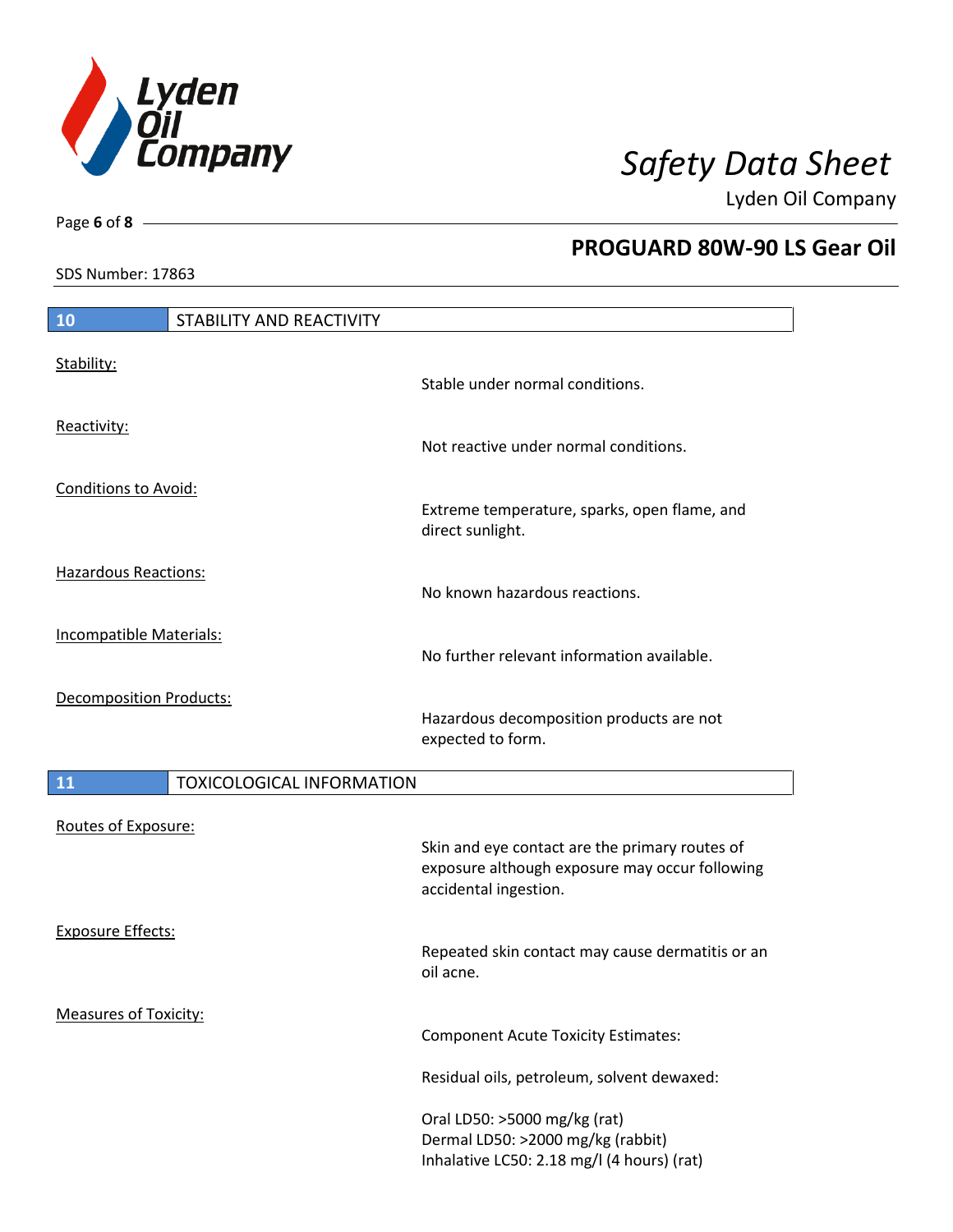

**PROGUARD 80W-90 LS Gear Oil**

Lyden Oil Company

SDS Number: 17863

Page **7** of **8**

Carcinogenic/Mutagenic Precautions:

Non-carcinogenic and not expected to be mutagentic.

## **12** ECOLOGICAL INFORMATION

Ecological Precautions:

Avoid exposing to the environment.

Ecological Effects:

No specific environmental or aquatic data available.

**13** DISPOSAL CONSIDERATIONS Disposal Methods: Dispose of waste material in accordance with all local, state, and federal requirements. Disposal Containers: Use properly approved container for disposal. Special Precautions: Do not flush to surface waters or drains. **14** TRANSPORT INFORMATION UN Number: Data not available UN Shipping Name: Data not available Transport Hazard Class: Data not available Packing Group: Data not available

Environmental Hazards:

Data not available

Bulk Transport Guidance:

Data not available